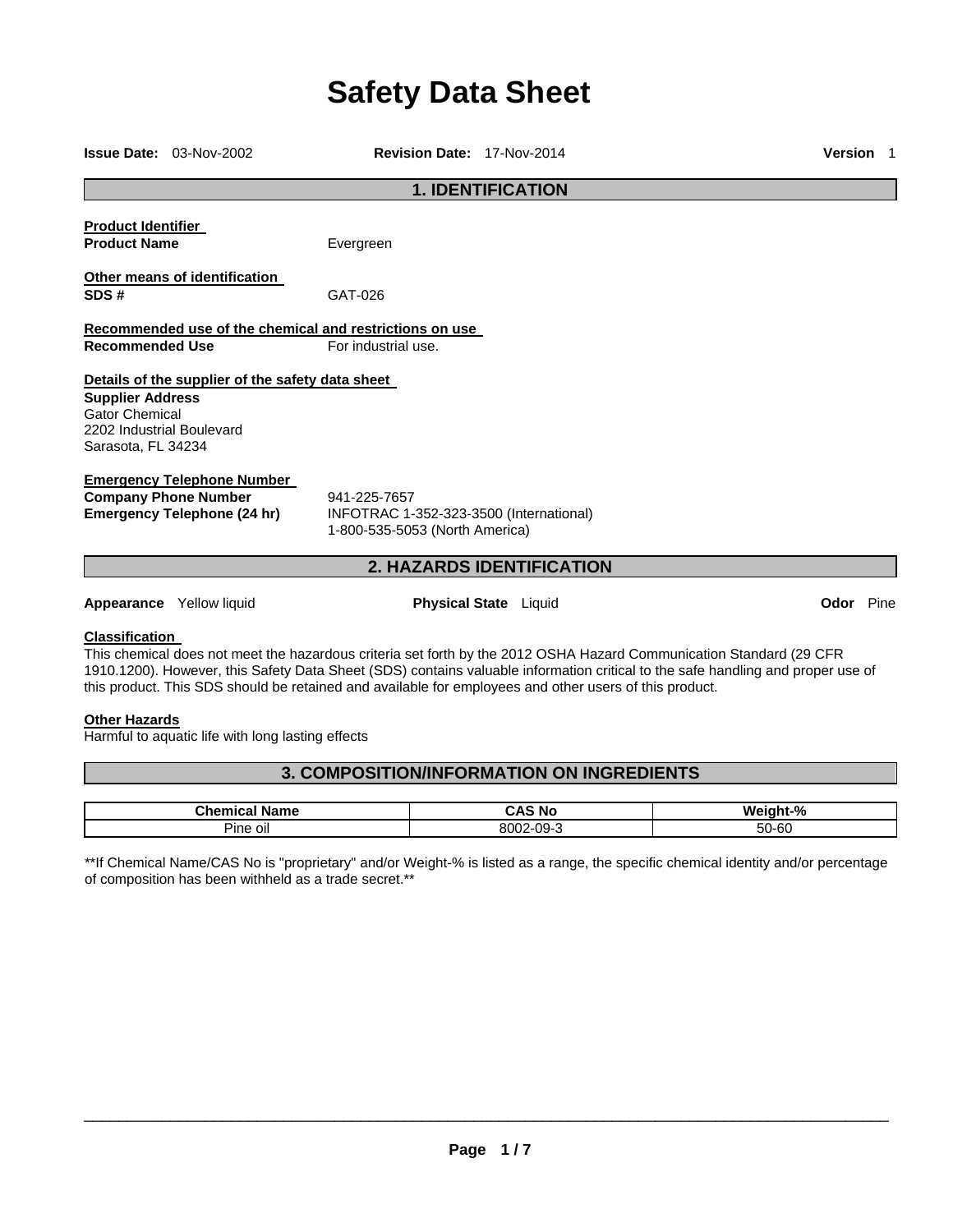# $\Box$ **4. FIRST-AID MEASURES**

### **First Aid Measures**

| <b>Eye Contact</b>  | Remove contact lenses. Flush eyes with water for 15 minutes; if irritation persists, seek<br>medical attention.                                                      |
|---------------------|----------------------------------------------------------------------------------------------------------------------------------------------------------------------|
| <b>Skin Contact</b> | Remove contaminated clothing; wash affected area with soap and water; launder<br>contaminated clothing before reuse; if irritation persists, seek medical attention. |
| <b>Inhalation</b>   | Remove affected person to fresh air; if symptoms persist, seek medical attention.                                                                                    |
| Ingestion           | Give two glasses of water for dilution; Do not induce vomiting; never give anything by<br>mouth to an unconscious person; seek medical attention.                    |

### **Most important symptoms and effects**

| <b>Symptoms</b> | INHALATION: None expected, however, certain individuals may experience minor nausea<br>or headaches |
|-----------------|-----------------------------------------------------------------------------------------------------|
|                 | SKIN: None expected, however, prolonged contact may cause irritation.                               |
|                 | EYES: Contact with eyes may cause irritation.                                                       |
|                 | INGESTION: May cause gastric distress, vomiting and diarrhea.                                       |

### **Indication of any immediate medical attention and special treatment needed**

**Notes to Physician** MEDICAL CONDITIONS GENERALLY AGGRAVATED BY EXPOSURE: Preexisting skin, eye, or respiratory disorders may become aggravated through prolonged exposure.

# **5. FIRE-FIGHTING MEASURES**

### **Suitable Extinguishing Media**

Carbon dioxide (CO2). Water. Water spray (fog). Dry chemical. Foam.

### **Unsuitable Extinguishing Media** Not determined.

### **Specific Hazards Arising from the Chemical**

Product is not flammable.

**Hazardous Combustion Products** Carbon oxides. Carbon dioxide (CO2). Fumes and smoke.

# **Protective equipment and precautions for firefighters**

As in any fire, wear self-contained breathing apparatus pressure-demand, MSHA/NIOSH (approved or equivalent) and full protective gear. Keep containers cool with water spray to prevent container rupture due to steam buildup; floor will become slippery if material is released.

# **6. ACCIDENTAL RELEASE MEASURES**

### **Personal precautions, protective equipment and emergency procedures**

| <b>Personal Precautions</b>      | Use personal protection recommended in Section 8.                                                                                                                   |  |  |
|----------------------------------|---------------------------------------------------------------------------------------------------------------------------------------------------------------------|--|--|
| <b>Environmental Precautions</b> | Prevent from entering into soil, ditches, sewers, waterways and/or groundwater. See<br>Section 12, Ecological Information. See Section 13: DISPOSAL CONSIDERATIONS. |  |  |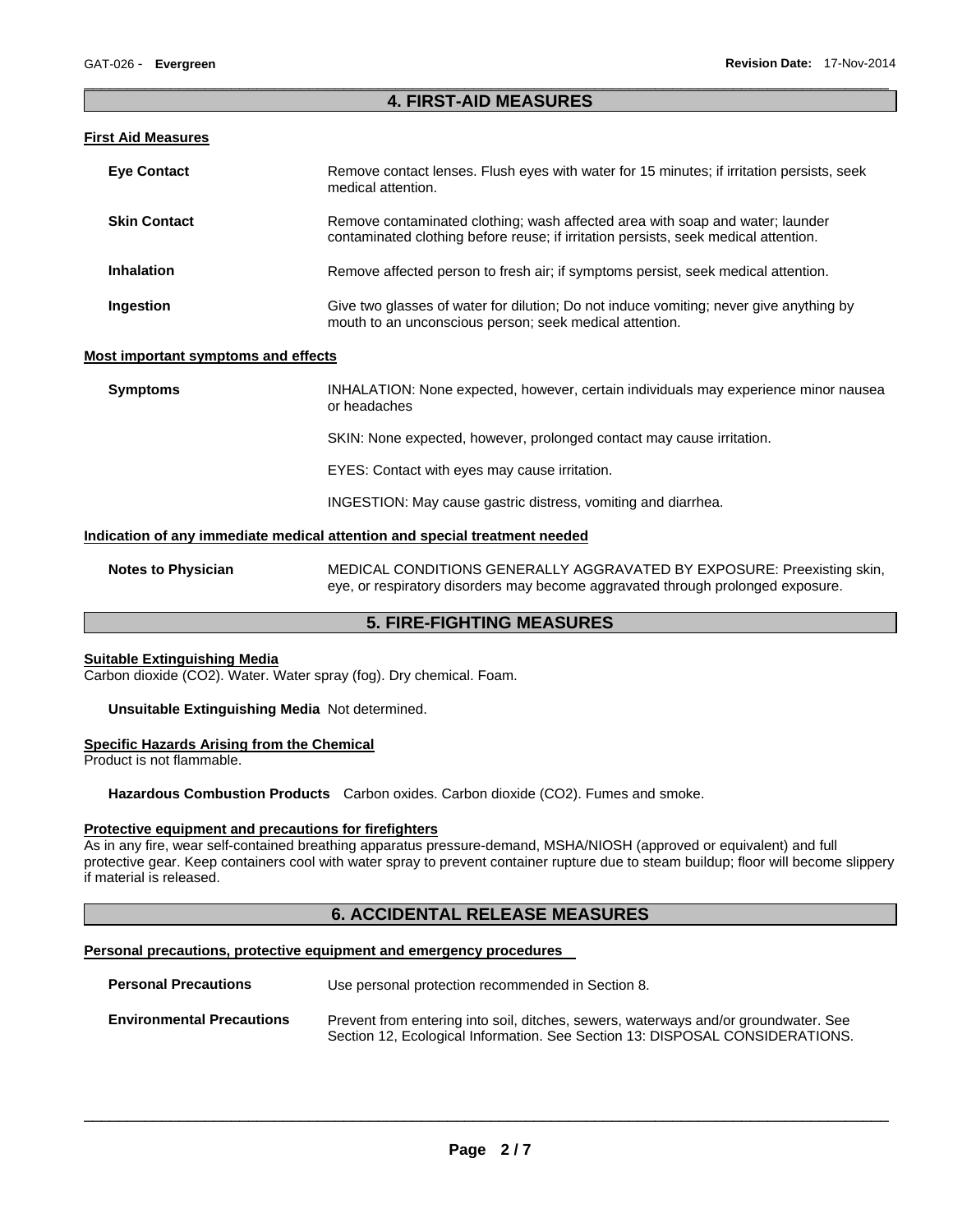### **Methods and material for containment and cleaning up**

| <b>Methods for Containment</b> | Prevent further leakage or spillage if safe to do so.                                                                                      |
|--------------------------------|--------------------------------------------------------------------------------------------------------------------------------------------|
| <b>Methods for Clean-Up</b>    | Contain and collect with an inert absorbent and place into an appropriate container for<br>disposal. Wash spill area with plenty of water. |

 $\Box$ 

### **7. HANDLING AND STORAGE**

### **Precautions for safe handling**

| Advice on Safe Handling | Handle in accordance with good industrial hygiene and safety practice. Use personal  |
|-------------------------|--------------------------------------------------------------------------------------|
|                         | protection recommended in Section 8. Avoid contact with skin, eyes or clothing. Keep |
|                         | containers closed when not in use. Protect containers from abuse.                    |

### **Conditions for safe storage, including any incompatibilities**

| <b>Storage Conditions</b> | Keep container tightly closed and store in a cool, dry and well-ventilated place. Protect from |
|---------------------------|------------------------------------------------------------------------------------------------|
|                           | extreme temperatures.                                                                          |

**Incompatible Materials Strong oxidizers. Strong acids.** 

# **8. EXPOSURE CONTROLS/PERSONAL PROTECTION**

**Exposure Guidelines** No exposure limits noted for ingredient(s) The following information is given as general guidance

# **Appropriate engineering controls**

**Engineering Controls** Ensure adequate ventilation, especially in confined areas. Eyewash stations. Showers.

# **Individual protection measures, such as personal protective equipment**

| <b>Eye/Face Protection</b>      | Goggles are recommended.                                                                              |
|---------------------------------|-------------------------------------------------------------------------------------------------------|
| <b>Skin and Body Protection</b> | No protection is ordinarily required under normal conditions of use.                                  |
| <b>Respiratory Protection</b>   | No protection is ordinarily required under normal conditions of use and with adequate<br>ventilation. |

**General Hygiene Considerations** Handle in accordance with good industrial hygiene and safety practice.

# **9. PHYSICAL AND CHEMICAL PROPERTIES**

### **Information on basic physical and chemical properties**

| <b>Physical State</b> | Liauid        |                       |       |
|-----------------------|---------------|-----------------------|-------|
| Appearance            | Yellow liauid | Odor                  | Pine  |
| Color                 | Yellow        | <b>Odor Threshold</b> | Not c |

**Odor Threshold** Not determined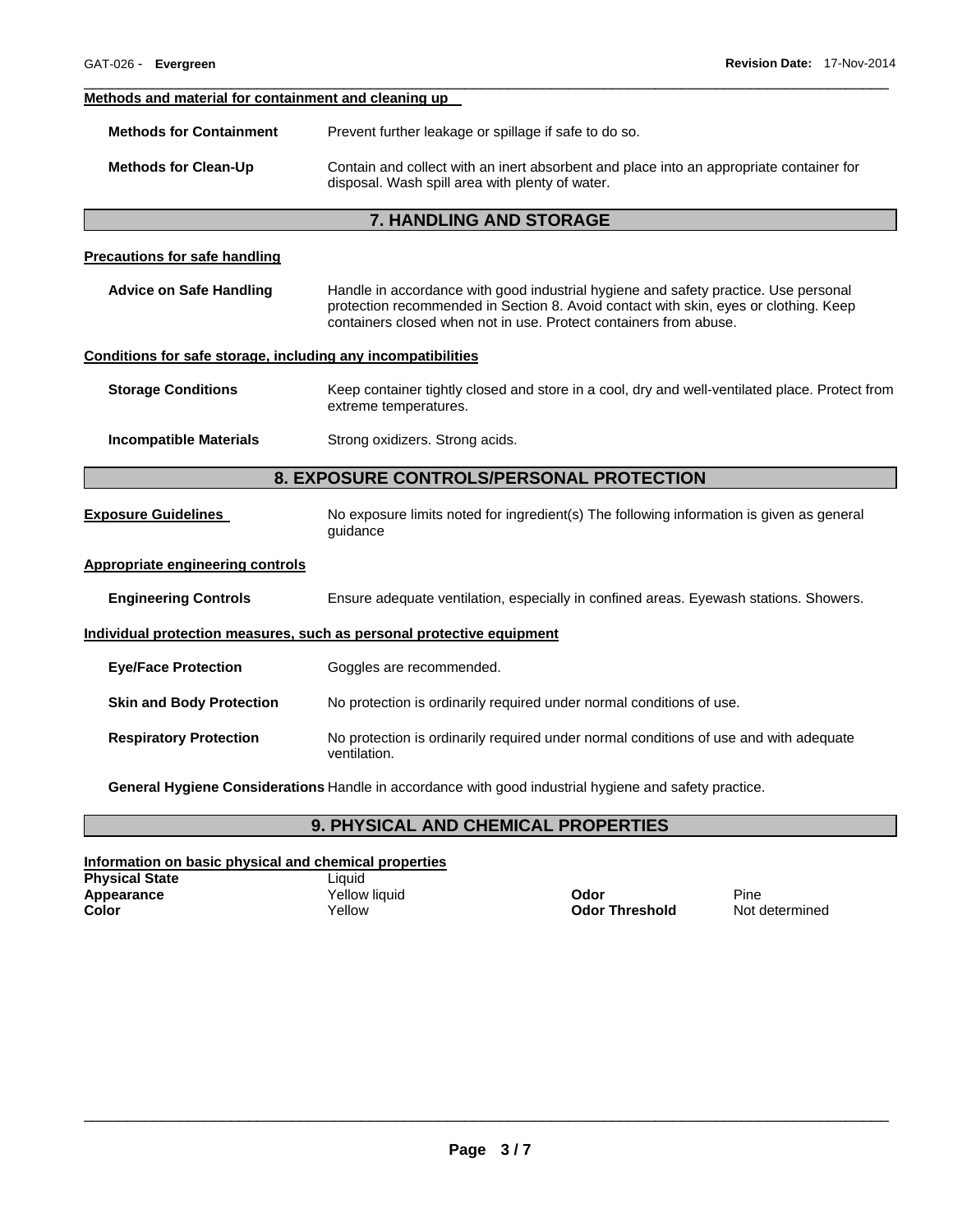| <b>Property</b>                     | <b>Values</b>         | Remarks • Method |
|-------------------------------------|-----------------------|------------------|
| рH                                  | $7.0 - 7.5$           |                  |
| <b>Melting Point/Freezing Point</b> | Not determined        |                  |
| <b>Boiling Point/Boiling Range</b>  | 100 °C / 212 °F       |                  |
| <b>Flash Point</b>                  | Non-flammable         |                  |
| <b>Evaporation Rate</b>             | ا>                    | (Water = 1)      |
| <b>Flammability (Solid, Gas)</b>    | Liquid-Not applicable |                  |
| <b>Upper Flammability Limits</b>    | Not applicable        |                  |
| <b>Lower Flammability Limit</b>     | Not applicable        |                  |
| <b>Vapor Pressure</b>               | 17 mm Hg @ 20°C       |                  |
| <b>Vapor Density</b>                | ا>                    | $(Air=1)$        |
| <b>Specific Gravity</b>             | 0.990                 | (Water = 1)      |
| <b>Water Solubility</b>             | Completely soluble    |                  |
| Solubility in other solvents        | Not determined        |                  |
| <b>Partition Coefficient</b>        | Not determined        |                  |
| <b>Auto-ignition Temperature</b>    | Not determined        |                  |
| <b>Decomposition Temperature</b>    | Not determined        |                  |
| <b>Kinematic Viscosity</b>          | Not determined        |                  |
| <b>Dynamic Viscosity</b>            | Not determined        |                  |
| <b>Explosive Properties</b>         | Not determined        |                  |
| <b>Oxidizing Properties</b>         | Not determined        |                  |

# **10. STABILITY AND REACTIVITY**

### **Reactivity**

Not reactive under normal conditions.

### **Chemical Stability**

Stable under recommended storage conditions.

### **Possibility of Hazardous Reactions**

None under normal processing.

### **Hazardous Polymerization** Hazardous polymerization does not occur.

# **Conditions to Avoid**

Keep separated from incompatible substances. Protect from extreme temperatures. Keep from freezing. Keep out of reach of children.

#### **Incompatible Materials**

Strong oxidizers. Strong acids.

# **Hazardous Decomposition Products**

Carbon oxides. Hydrocarbons. Fumes and smoke.

# **11. TOXICOLOGICAL INFORMATION**

# **Information on likely routes of exposure**

| <b>Product Information</b> |  |
|----------------------------|--|
|----------------------------|--|

| <b>Eye Contact</b>  | Avoid contact with eyes.         |
|---------------------|----------------------------------|
| <b>Skin Contact</b> | Avoid contact with skin.         |
| <b>Inhalation</b>   | Avoid breathing vapors or mists. |
| Ingestion           | Do not ingest.                   |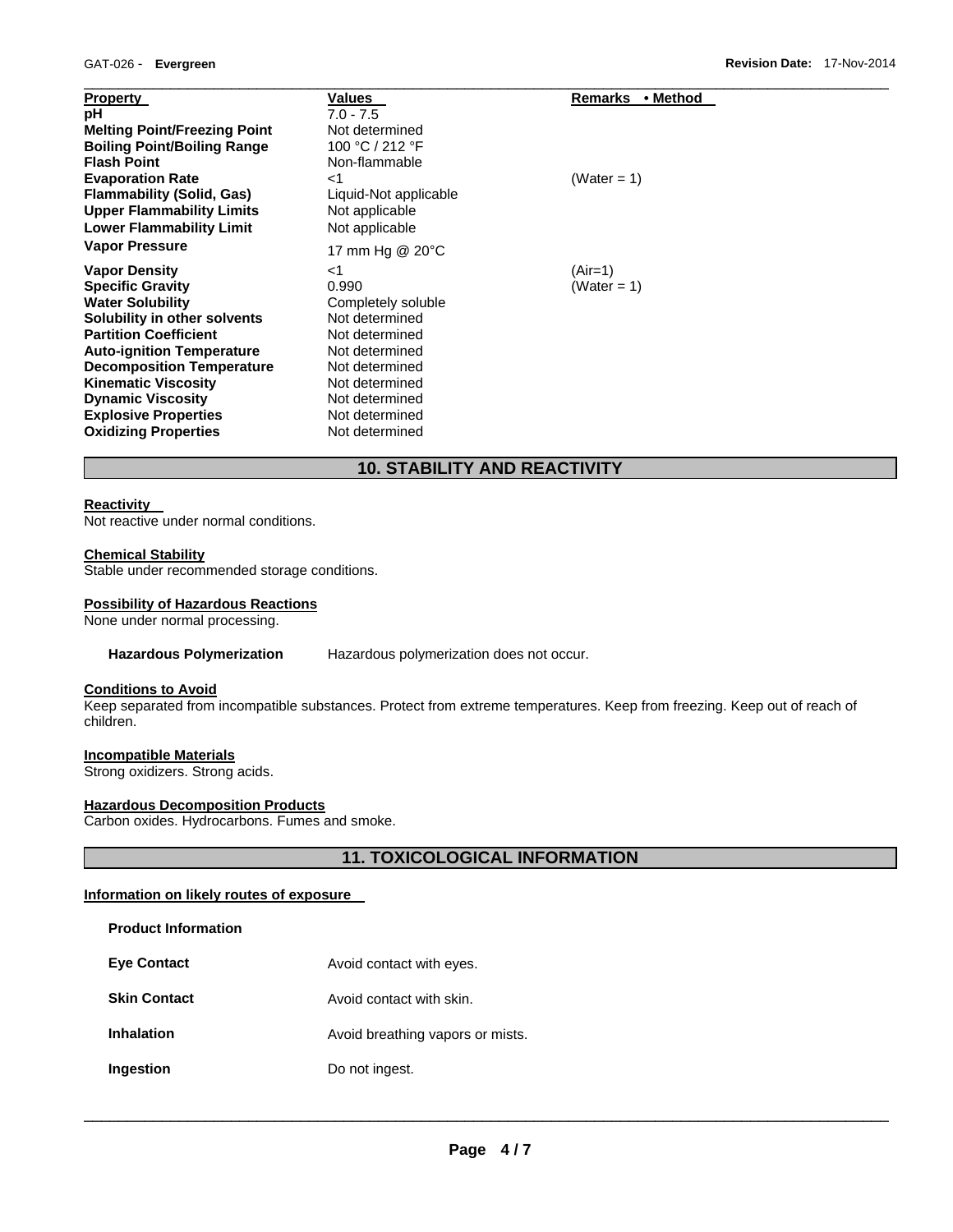### **Component Information**

| <b>Chemical Name</b> | Oral LD50           | <b>Dermal LD50</b>   | <b>Inhalation LC50</b> |
|----------------------|---------------------|----------------------|------------------------|
| Pine oil             | = 3200 mg/kg<br>Rat | Rabbit<br>$= 5$ g/kg |                        |
| 8002-09-3            |                     |                      |                        |

 $\Box$ 

### **Information on physical, chemical and toxicological effects**

**Symptoms** Please see section 4 of this SDS for symptoms.

# **Delayed and immediate effects as well as chronic effects from short and long-term exposure**

**Carcinogenicity** This product does not contain any carcinogens or potential carcinogens as listed by OSHA, IARC or NTP.

#### **Numerical measures of toxicity**

Not determined

# **12. ECOLOGICAL INFORMATION**

### **Ecotoxicity**

Harmful to aquatic life with long lasting effects.

### **Component Information**

| <b>Chemical Name</b>  | Algae/aquatic plants | ≂ish∶ | <b>Toxicity to</b><br>microorganisms | Crustacea                                              |
|-----------------------|----------------------|-------|--------------------------------------|--------------------------------------------------------|
| Pine oil<br>8002-09-3 |                      |       |                                      | 17 - 28: 48 h Daphnia magnal<br>mg/L EC50 Flow through |

### **Persistence/Degradability**

Not determined.

### **Bioaccumulation**

Not determined.

# **Mobility**

Not determined

### **Other Adverse Effects**

Not determined

# **13. DISPOSAL CONSIDERATIONS**

#### **Waste Treatment Methods**

| <b>Disposal of Wastes</b>     | Disposal should be in accordance with applicable regional, national and local laws and<br>regulations. |
|-------------------------------|--------------------------------------------------------------------------------------------------------|
| <b>Contaminated Packaging</b> | Disposal should be in accordance with applicable regional, national and local laws and<br>regulations. |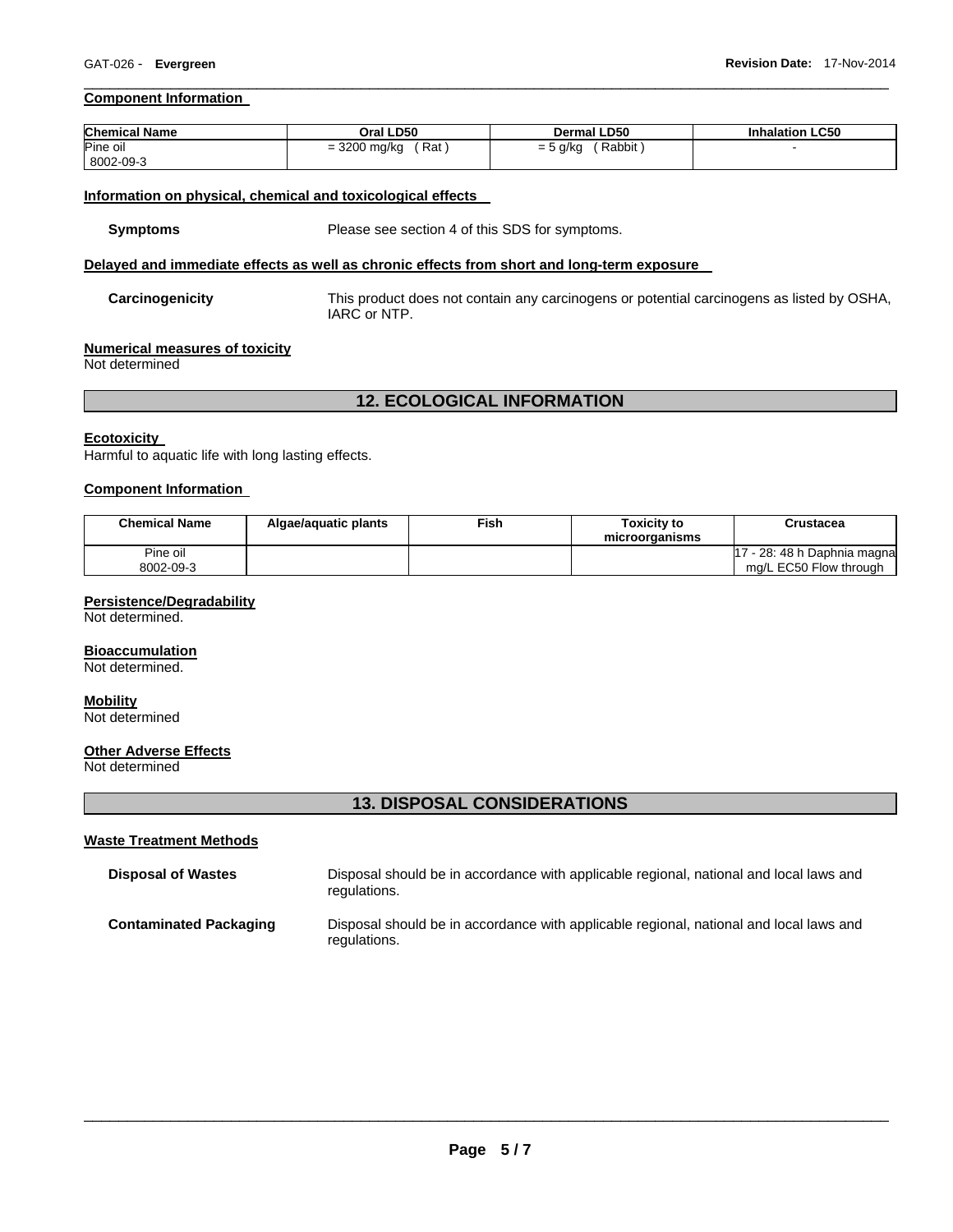|                                        | <b>14. TRANSPORT INFORMATION</b>                                                                                               |
|----------------------------------------|--------------------------------------------------------------------------------------------------------------------------------|
| <b>Note</b>                            | Please see current shipping paper for most up to date shipping information, including<br>exemptions and special circumstances. |
| <u>DOT</u>                             | Not regulated                                                                                                                  |
| <u>IATA</u>                            | Not regulated                                                                                                                  |
| <b>IMDG</b><br><b>Marine Pollutant</b> | This material may meet the definition of a marine pollutant                                                                    |

 $\Box$ 

# **15. REGULATORY INFORMATION**

### **International Inventories**

| <b>Chemical Name</b>         | <b>TSCA</b> | <b>DSL</b> | <b>NDSL</b> | <b>EINECS</b> | <b>ELINCS</b> | <b>ENCS</b> | IFABA<br>н.<br>ີ∟ບວບ | <b>KECL</b> | <b>PICCS</b> | <b>AICS</b> |
|------------------------------|-------------|------------|-------------|---------------|---------------|-------------|----------------------|-------------|--------------|-------------|
| $\mathbf{r}$<br><br>Pine oil | Present     |            |             |               |               |             |                      | Present     |              |             |

**Legend:** 

*TSCA - United States Toxic Substances Control Act Section 8(b) Inventory* 

*DSL/NDSL - Canadian Domestic Substances List/Non-Domestic Substances List* 

*EINECS/ELINCS - European Inventory of Existing Chemical Substances/European List of Notified Chemical Substances* 

*ENCS - Japan Existing and New Chemical Substances* 

*IECSC - China Inventory of Existing Chemical Substances* 

*KECL - Korean Existing and Evaluated Chemical Substances* 

*PICCS - Philippines Inventory of Chemicals and Chemical Substances* 

*AICS - Australian Inventory of Chemical Substances* 

### **US Federal Regulations**

# **CERCLA**

This material, as supplied, does not contain any substances regulated as hazardous substances under the Comprehensive Environmental Response Compensation and Liability Act (CERCLA) (40 CFR 302) or the Superfund Amendments and Reauthorization Act (SARA) (40 CFR 355).

### **SARA 313**

Section 313 of Title III of the Superfund Amendments and Reauthorization Act of 1986 (SARA). This product does not contain any chemicals which are subject to the reporting requirements of the Act and Title 40 of the Code of Federal Regulations, Part 372

# **CWA (Clean Water Act)**

This product does not contain any substances regulated as pollutants pursuant to the Clean Water Act (40 CFR 122.21 and 40 CFR 122.42)

### **US State Regulations**

#### **California Proposition 65**

This product does not contain any Proposition 65 chemicals.

#### **U.S. State Right-to-Know Regulations**

| <b>Chemical Name</b> | <b>New</b><br>Jersev | <br>sachusetts<br>ма | Pennsvlvania |
|----------------------|----------------------|----------------------|--------------|
| Pine oil             |                      |                      |              |
| 8002-09-3            |                      |                      |              |